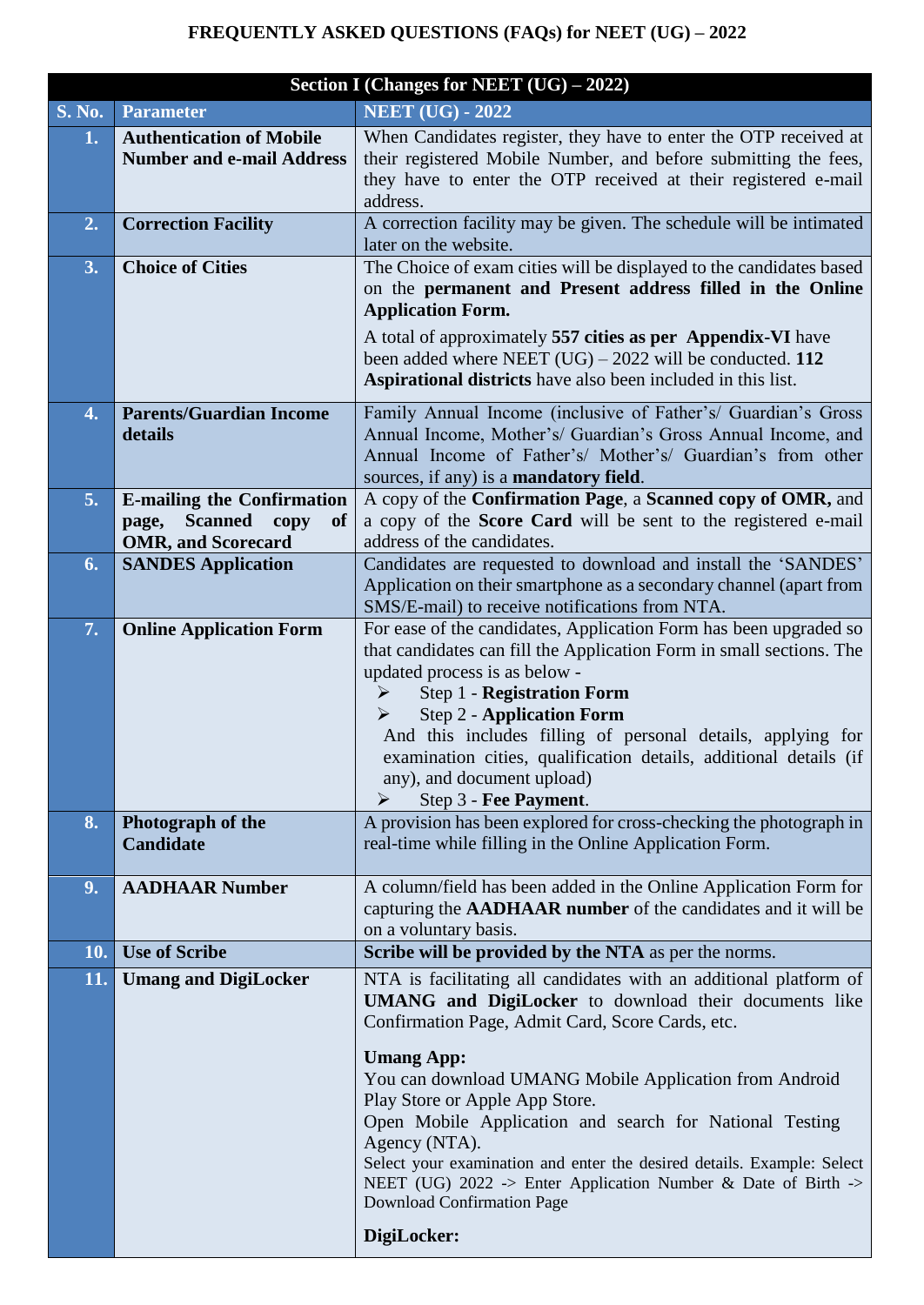| 12.<br>13. | <b>Blockchain Technology</b><br><b>Negative Marking</b> | You can download DigiLocker Mobile Application from<br>Android Play Store or Apple App Store.<br>Open Mobile Application and search for National Testing<br>Agency (NTA).<br>Select your examination and enter the desired details.<br>Note: The demographic information (Aadhaar Name, Date of<br>Birth, Gender) will be matched with the data filled by the<br>candidate. On a successful match, the candidate will be able to<br>download the requested document.<br>Example: Select NEET (UG) 2022 -> Select Year and Enter Application<br>Number -> Download Confirmation Page<br>NTA has planned to deliver NEET $-2022$ Score Cards using<br>Blockchain Technology along with IIT Kanpur, NIC & NeGD<br>(DigiLocker) for delivering globally verified and tamper-proof<br>scorecards. Using the issued Score Cards candidates can instantly<br>prove the authenticity of the qualification.<br>There will be Negative Marking for both Sections i.e. Section A                                                                                                                                                                                                                                                                                 |  |
|------------|---------------------------------------------------------|-------------------------------------------------------------------------------------------------------------------------------------------------------------------------------------------------------------------------------------------------------------------------------------------------------------------------------------------------------------------------------------------------------------------------------------------------------------------------------------------------------------------------------------------------------------------------------------------------------------------------------------------------------------------------------------------------------------------------------------------------------------------------------------------------------------------------------------------------------------------------------------------------------------------------------------------------------------------------------------------------------------------------------------------------------------------------------------------------------------------------------------------------------------------------------------------------------------------------------------------------------|--|
|            |                                                         | and Section B.                                                                                                                                                                                                                                                                                                                                                                                                                                                                                                                                                                                                                                                                                                                                                                                                                                                                                                                                                                                                                                                                                                                                                                                                                                        |  |
| 14.        | <b>Timing/Duration of</b>                               | The duration of the Examination will be 200 minutes (03:20 hours)                                                                                                                                                                                                                                                                                                                                                                                                                                                                                                                                                                                                                                                                                                                                                                                                                                                                                                                                                                                                                                                                                                                                                                                     |  |
|            | <b>Examination</b>                                      | from 02:00 PM to 05:20 PM (IST) and shall be uniform for all<br>candidates.                                                                                                                                                                                                                                                                                                                                                                                                                                                                                                                                                                                                                                                                                                                                                                                                                                                                                                                                                                                                                                                                                                                                                                           |  |
| 15.        | <b>Application fee</b>                                  |                                                                                                                                                                                                                                                                                                                                                                                                                                                                                                                                                                                                                                                                                                                                                                                                                                                                                                                                                                                                                                                                                                                                                                                                                                                       |  |
|            |                                                         | Fee Payable by<br><b>Category of Candidate</b><br>In India (Fee in)<br>Outside India (Fee in )                                                                                                                                                                                                                                                                                                                                                                                                                                                                                                                                                                                                                                                                                                                                                                                                                                                                                                                                                                                                                                                                                                                                                        |  |
|            |                                                         | Candidate<br>General<br>₹ 1600 -<br>₹8500/-<br>General-EWS/OBC-NCL*<br>₹1500/-                                                                                                                                                                                                                                                                                                                                                                                                                                                                                                                                                                                                                                                                                                                                                                                                                                                                                                                                                                                                                                                                                                                                                                        |  |
|            |                                                         | ₹900/-<br><b>SC/ST/PwBD/Third Gender</b>                                                                                                                                                                                                                                                                                                                                                                                                                                                                                                                                                                                                                                                                                                                                                                                                                                                                                                                                                                                                                                                                                                                                                                                                              |  |
|            |                                                         | Processing charges & Goods and Services Tax (GST) are to be paid by the<br>candidate, as applicable                                                                                                                                                                                                                                                                                                                                                                                                                                                                                                                                                                                                                                                                                                                                                                                                                                                                                                                                                                                                                                                                                                                                                   |  |
| 16.        | <b>Tie-Breaking rules</b>                               |                                                                                                                                                                                                                                                                                                                                                                                                                                                                                                                                                                                                                                                                                                                                                                                                                                                                                                                                                                                                                                                                                                                                                                                                                                                       |  |
|            |                                                         | The <i>inter-se-merit</i> of candidates for tie-breaking:<br>In case of two or more candidates obtaining equal marks/percentile<br>score in the NEET (UG) - 2022, the <i>inter-se-merit</i> shall be<br>determined as follows:<br>1. Candidate obtaining higher marks/percentile score in<br>Biology (Botany & Zoology) in the Test, followed by,<br>2. Candidate obtaining higher marks/percentile score in<br>Chemistry in the Test, followed by,<br>3. Candidate obtaining higher marks/percentile score in<br>Physics in the Test, followed by,<br>4. Candidate with less proportion of the number of attempted<br>incorrect answers and correct answers in all the subjects in<br>the Test,<br>5. Candidate with less proportion of a number of attempted<br>incorrect answers and correct answers in Biology (Botany &<br>Zoology) in the Test, followed by<br>6. Candidate with less proportion of a number of attempted<br>incorrect answers and correct answers in Chemistry in the<br>Test, followed by<br>7. Candidate with less proportion of a number of attempted<br>incorrect answers and correct answers in Physics in the<br>Test, followed by<br>8. Candidate Older in Age, followed by<br>9. Application Number in ascending order |  |
| 17.        | <b>Right-Hands</b><br>Left<br>and                       | Candidates need to upload their both Left and Right hands                                                                                                                                                                                                                                                                                                                                                                                                                                                                                                                                                                                                                                                                                                                                                                                                                                                                                                                                                                                                                                                                                                                                                                                             |  |
|            | <b>Impression</b>                                       | impressions of Fingers and thumb as per Appendix XXIV.                                                                                                                                                                                                                                                                                                                                                                                                                                                                                                                                                                                                                                                                                                                                                                                                                                                                                                                                                                                                                                                                                                                                                                                                |  |
| 18.        | <b>Fee for Challenge</b>                                | Applicants will be given an opportunity to submit representation against<br>the OMR grading by paying a non-refundable processing fee of $\bar{\tau}$ 200/-<br>per question challenged.                                                                                                                                                                                                                                                                                                                                                                                                                                                                                                                                                                                                                                                                                                                                                                                                                                                                                                                                                                                                                                                               |  |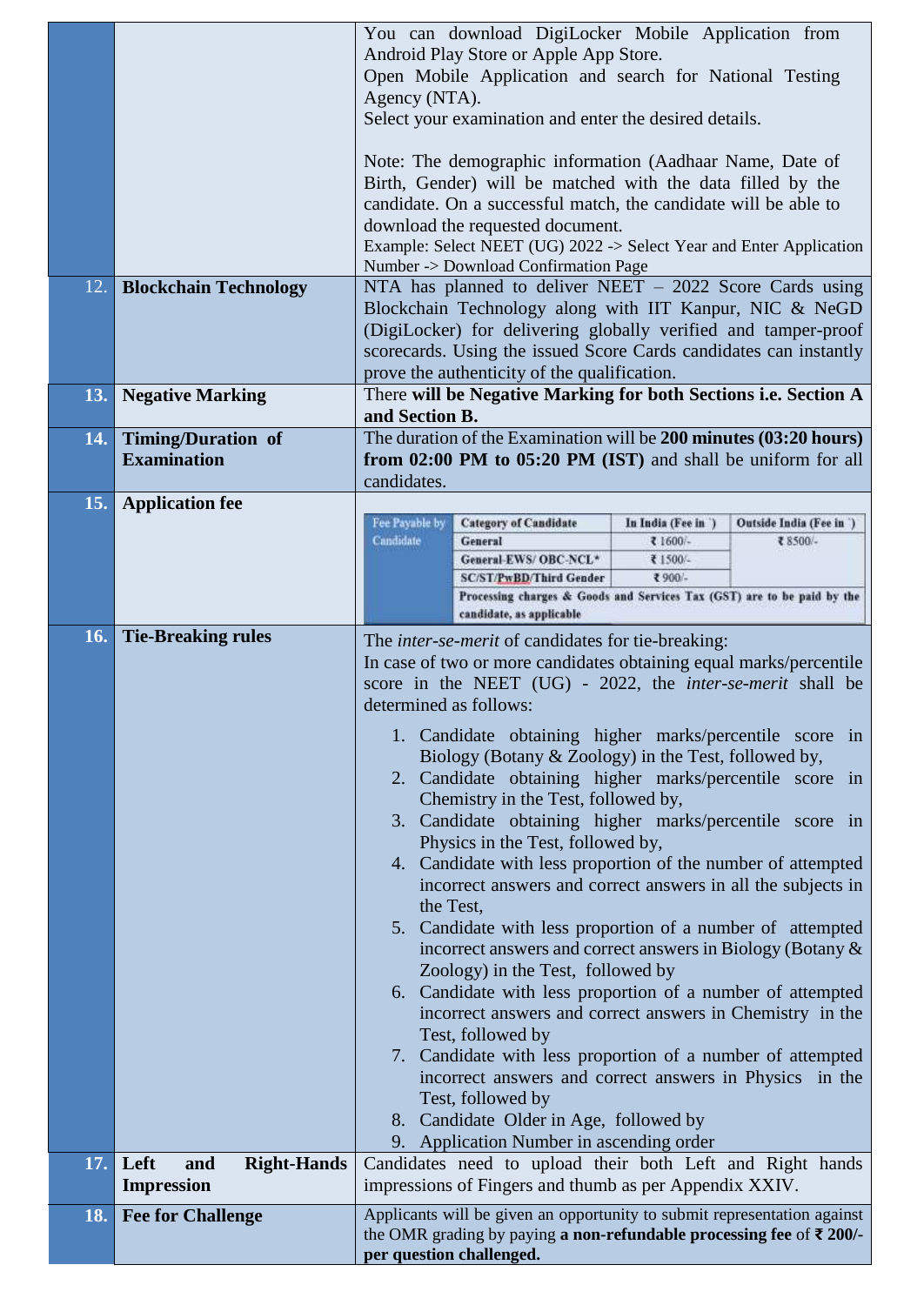|      | period                                                                                                                                                                      | Candidates will be given an opportunity to make an online challenge<br>against the provisional Answer Key by paying a non-refundable<br>processing fee of $\bar{\tau}$ 200/- per answer challenged, within a specified<br><b>Section-II</b> (General Queries)                                                                                                                                                                                                                                                                                                                                                         |
|------|-----------------------------------------------------------------------------------------------------------------------------------------------------------------------------|-----------------------------------------------------------------------------------------------------------------------------------------------------------------------------------------------------------------------------------------------------------------------------------------------------------------------------------------------------------------------------------------------------------------------------------------------------------------------------------------------------------------------------------------------------------------------------------------------------------------------|
| S.No | <b>Question</b>                                                                                                                                                             | <b>Reply</b>                                                                                                                                                                                                                                                                                                                                                                                                                                                                                                                                                                                                          |
| 1.   | What is NEET (UG)?                                                                                                                                                          | The National Eligibility-cum-Entrance Test (NEET)<br>(UG) is being conducted by the National Testing Agency<br>(NTA) since 2019 with the approval of the Ministry of<br>Health and Family Welfare and the Ministry of Human<br>Resource Development (which is now known as the<br>Ministry of Education), for admission<br>the<br>to<br>undergraduate medical education in all<br>medical<br>institutions, including those governed under any other<br>law in force.                                                                                                                                                  |
| 2.   | What is the responsibility of NTA<br>for, NEET (UG) - 2022?                                                                                                                 | The NEET (UG) - 2022 is going to be conducted by NTA<br>as per the Schedule given in the Information at a Glance<br>for admission to MBBS, BDS, BAMS, BSMS, BUMS,<br><b>BHMS</b><br>Courses<br>relevant<br>and<br>the<br>as<br>per<br>norms/guidelines/regulations notified by the concerned<br>Regulatory Bodies.<br>The responsibility of NTA is limited to inviting online<br>applications, the conduct of the entrance test,<br>declaration of the result, and providing All India Rank<br>(AIR) to the Directorate General of Health Services,<br>Ministry of Health and Family Welfare, Government<br>of India. |
| 3.   | When will the Online Application<br>form for NEET $(UG) - 2022$ be<br>available on the website?                                                                             | The Online Application Form for NEET (UG) - 2022 is<br>available from 06.04.2022 to 06.05.2022 (up to 17:00)<br>on the website https://neet.nta.nic.in/.                                                                                                                                                                                                                                                                                                                                                                                                                                                              |
| 4.   | When will NEET (UG) - 2022<br>Examination be conducted?                                                                                                                     | 17 July 2022 (Sunday)                                                                                                                                                                                                                                                                                                                                                                                                                                                                                                                                                                                                 |
| 5.   | Whether the examination will be<br>offline or online?                                                                                                                       | <b>NEET</b> (UG) $-$ 2021 is a Pen & Paper-based Test, that<br>needs to be answered on the specially designed machine<br>gradable OMR sheet using Ball Point Pen.                                                                                                                                                                                                                                                                                                                                                                                                                                                     |
| 6.   | 'Online'<br>fill<br>up the<br>How to<br>Application Form for NEET(UG)-<br>2022?<br>Are there any guidelines for the<br>students before filling out the<br>application form? | Yes, instructions to apply online for NEET (UG) - 2022<br>are available in the Information Bulletin under the<br>heading 'Important Information at Glance'.                                                                                                                                                                                                                                                                                                                                                                                                                                                           |
| 7.   | Is a Thumb Impression mandatory<br>while filling NEET (UG)-2022<br>Application?                                                                                             | Candidates need to upload their both Left and Right hands<br>impression of Fingers and Thumb impressions as per<br>Appendix XXIV in the online Application Form of NEET<br>$(UG) - 2022.$                                                                                                                                                                                                                                                                                                                                                                                                                             |
| 8.   | What should I do, if 'continuous<br>timeout' or 'file not found error'<br>occurs while filling the online<br>Application Form of NEET (UG)-<br>2022?                        | Use an updated version of Google Chrome/Mozilla<br>Firefox and a good internet connection while filling out the<br>Application Form. In case of continuous-time out clear<br>cookies and history of the browser and fill in off-peak<br>hours.                                                                                                                                                                                                                                                                                                                                                                        |
| 9.   | Candidates<br>require<br>Can<br>to<br>send/submit<br>document(s)<br>any<br>including Confirmation Page to NTA<br>through Post/Fax/By Hand?                                  | No. Candidates are not required to send/submit any<br>document(s) including Confirmation Page to NTA through<br>Post/Fax/WhatsApp/Email/by Hand.                                                                                                                                                                                                                                                                                                                                                                                                                                                                      |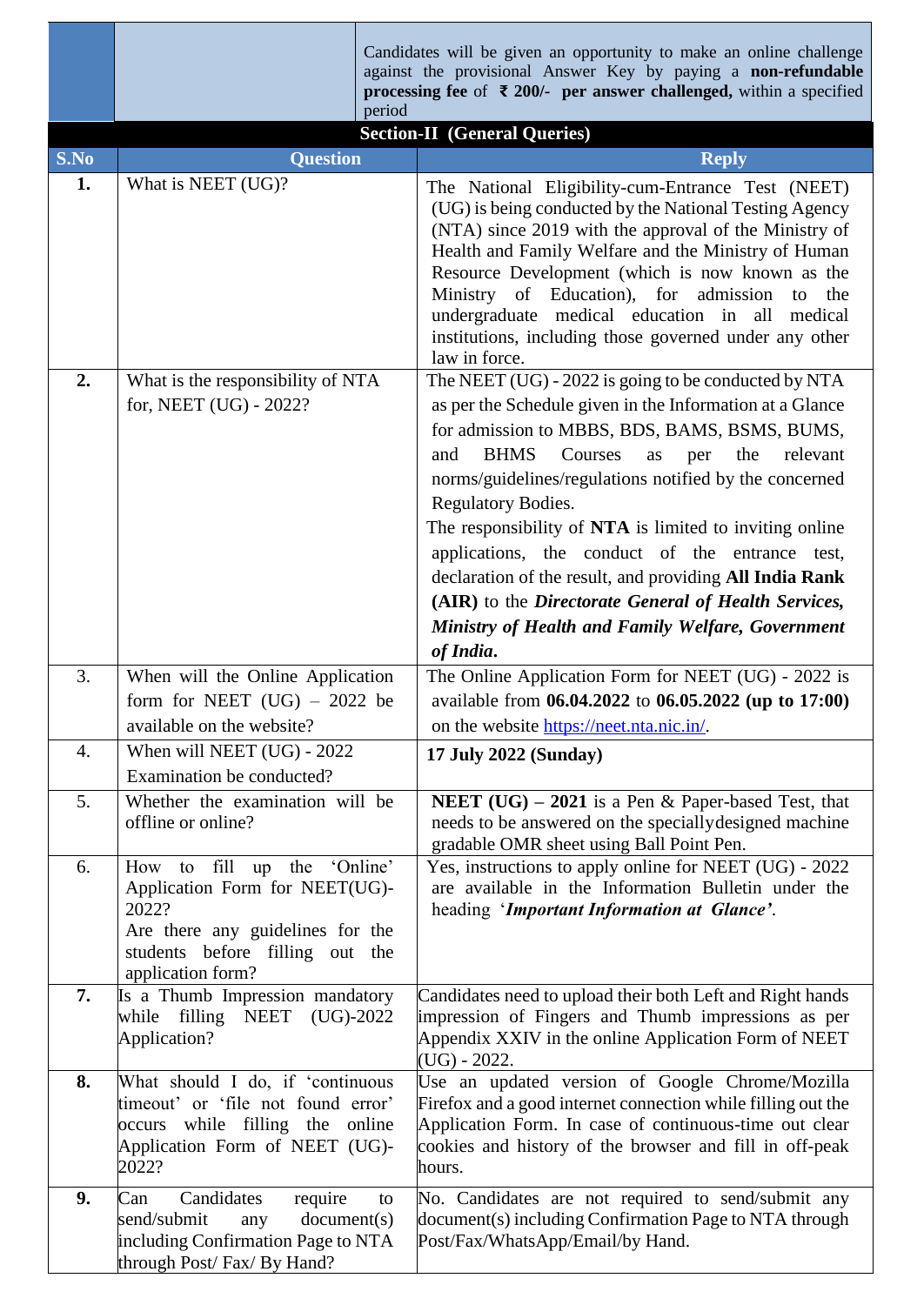| 10. | Is it mandatory to upload Gen-EWS,                                    | Yes, Gen-EWS/SC/ST/OBC(NCL)/PwD candidates are                                                                     |
|-----|-----------------------------------------------------------------------|--------------------------------------------------------------------------------------------------------------------|
|     | SC, ST, OBC (NCL), and PwD                                            | required to upload original certificates as per prescribed                                                         |
|     | certificates?                                                         | formats issued by the Competent Authority of their                                                                 |
|     |                                                                       | respective State.                                                                                                  |
|     |                                                                       | In case, any candidate does not have the certificate readily                                                       |
|     |                                                                       | available to him/her, he/she can upload theself undertaking                                                        |
|     |                                                                       | as available in the Information Bulletin.                                                                          |
| 11. | Will NTA reserve its discretion to fix                                | As far as possible, the exam centres are allotted as per the                                                       |
|     | the center in a city which is given in                                | choice of cities of the candidates made in their online                                                            |
|     | Appendix-I?                                                           | Application form. Efforts are made to allot the centre as                                                          |
|     |                                                                       | per their choice (s) and within city jurisdiction.                                                                 |
|     |                                                                       | However, due to administrative/logistic reasons, a                                                                 |
|     |                                                                       | different city may be allotted.                                                                                    |
| 12. | Can a center be allotted by the NTA<br>manually?                      | No.                                                                                                                |
| 13. | In case, the Candidate has uploaded a                                 | No, your Application Form will not be rejected merely for                                                          |
|     | Blue Signature instead of a Black                                     | this mistake.                                                                                                      |
|     | Signature in the application form of                                  |                                                                                                                    |
|     | NEET (UG) - 2022. Is it okay?                                         |                                                                                                                    |
| 14. | Is there any helpline for the aspirants<br>for the NEET $(UG)$ - 2022 | Yes. Details of Helpline Numbers and Emails are as<br>follows:                                                     |
|     | examination?                                                          |                                                                                                                    |
|     |                                                                       | The Helpline Nos. - 01169227700 and 011-40759000                                                                   |
|     |                                                                       | E-mail: neet@nta.ac.in                                                                                             |
|     |                                                                       |                                                                                                                    |
| 15. | Can the Candidate correct/change                                      | As per the instructions given to the candidates for filling up                                                     |
|     | his/her particulars including the City                                | their Online Application Form, they are supposed to fill up                                                        |
|     | of Exam Centre in the Online                                          | their particulars in the same care and NTA is not responsible<br>for any mistake committed by them in this regard. |
|     | <b>Application Form?</b>                                              |                                                                                                                    |
| 16. | How to download the previous year's                                   | Kindly find the below link mentioned for the previous year's                                                       |
|     | for<br>NEET(UG)<br>question<br>paper                                  | question paper:                                                                                                    |
|     | Examination?                                                          | https://nta.ac.in/Downloads                                                                                        |
| 17. | Can anyone cancel the application                                     | Online Application forms once submitted successfully                                                               |
|     | submitted for NEET (UG) - 2022?                                       | cannot be cancelled/withdrawn.                                                                                     |
| 18. | Can anyone submit the multiple                                        | For each Application, the e-mail address will be unique.                                                           |
|     | Application forms with the same                                       |                                                                                                                    |
|     | mobile no. and Email ID?                                              |                                                                                                                    |
| 19. | it mandatory to fill in the<br>Is                                     | Yes, Family Annual Income (inclusive of Father's/                                                                  |
|     | Parents/Guardian Income Details?                                      | Guardian's Gross Annual Income, Mother's/ Guardian's                                                               |
|     |                                                                       | Gross Annual Income, and Annual Income of Father's/                                                                |
|     |                                                                       | Mother's/ Guardian's from other sources, if any) And it is                                                         |
| 20. | How will the Candidate get the                                        | a mandatory field.<br>The Confirmation Page of the online Application Form                                         |
|     | Confirmation Page of the NEET                                         | will be generated only after successful payment of the fee                                                         |
|     | $(UG) - 2022?$                                                        | by the Candidate. A copy of the Confirmation Page of                                                               |
|     |                                                                       | NEET (UG) - 2022 will be sent to the registered e-mail                                                             |
|     |                                                                       | address of the Candidates.                                                                                         |
| 21. | If one does not get Admit Card,                                       | The Candidates may please note that Admit Cards will not be                                                        |
|     | whom should be contacted?                                             | sent by post. The candidate has to download the Admit Card                                                         |
|     |                                                                       | from the NTA website <b>https://neet.nta.nic.in/</b> . For any                                                     |
|     |                                                                       | assistance, candidates can call the NTA Helpline numbers:                                                          |
|     |                                                                       | 011 40759000 or 011 69227700 or write to NTA at:                                                                   |
|     |                                                                       | neet@nta.ac.in                                                                                                     |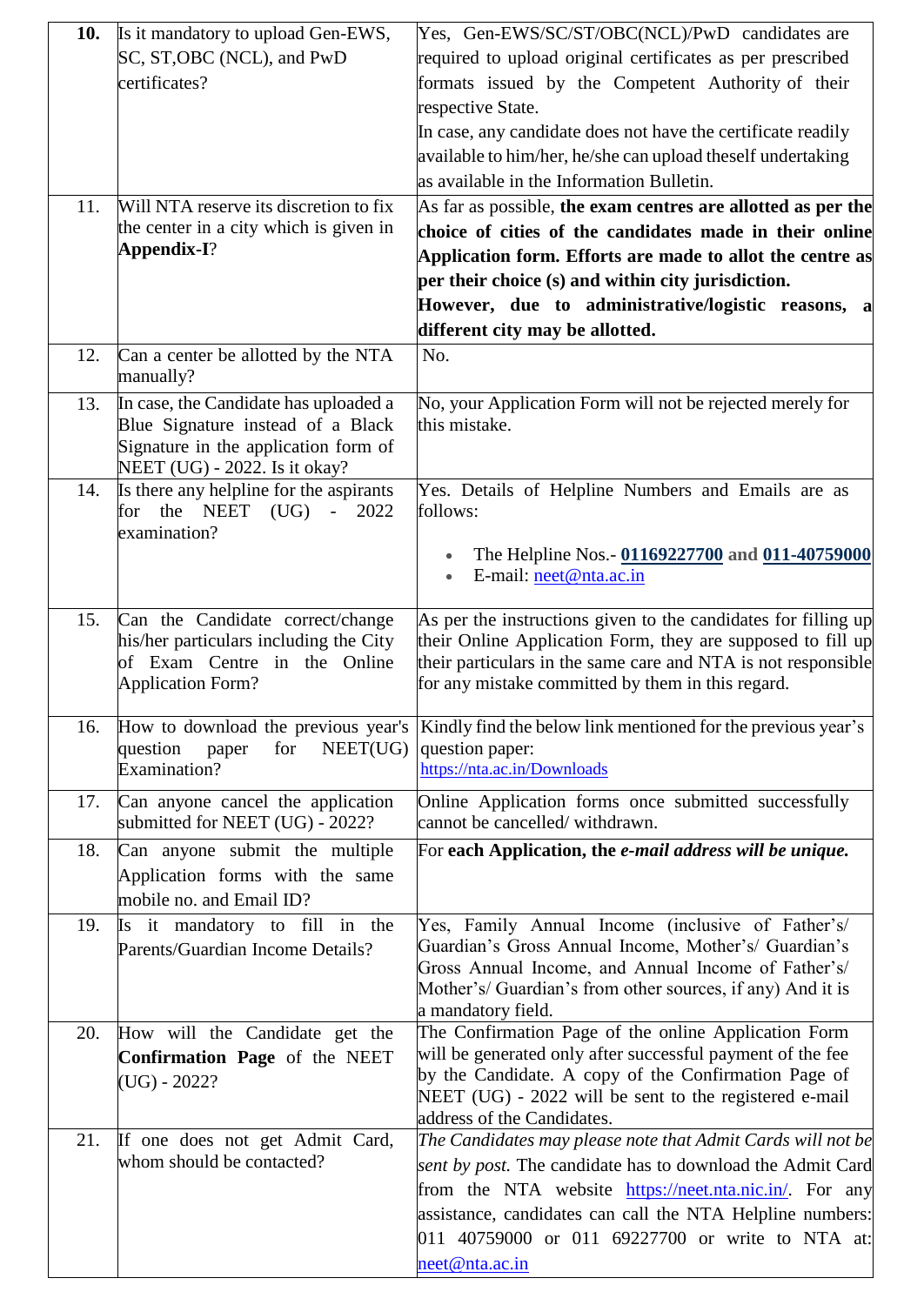| 22. | candidate<br>Can<br>change<br>the<br>$\mathbf{a}$ | City of allotted Examination Centre cannot be changed, in                                                               |
|-----|---------------------------------------------------|-------------------------------------------------------------------------------------------------------------------------|
|     | examination<br>after<br>center<br>the             | any case.                                                                                                               |
|     | allotment of roll number?                         |                                                                                                                         |
|     |                                                   | <i>Note:</i> Choice of exam cities displayed to the candidates                                                          |
|     |                                                   | will be based on the permanent and correspondence                                                                       |
|     |                                                   | addresses filled during the Online Application Form of                                                                  |
|     |                                                   | <b>NEET</b> (UG) – 2022.                                                                                                |
| 23. | What documents need to be uploaded                | Candidate has to upload the scanned images of the following in                                                          |
|     | during the online application form?               | JPG/PDF format only, for uploading the same as part of the                                                              |
|     |                                                   | submission of his/her online application:                                                                               |
|     |                                                   | • Latest Passport size Photograph in JPG format (size: 10 kb                                                            |
|     |                                                   | to 200 kb)                                                                                                              |
|     |                                                   | • Post Card size photograph (4" X 6") in JPG format (Size: 10                                                           |
|     |                                                   | $kb - 200 kb$                                                                                                           |
|     |                                                   | • Signature in JPG format (size: 4 kb to 30 kb)                                                                         |
|     |                                                   | • Left and Right Hands Fingers impressions in JPG format (file<br>size: 10 kb to 200 kb). Format for Left & Right hands |
|     |                                                   | impression to capture both hand impressions of the candidate                                                            |
|     |                                                   | for NEET 2022.                                                                                                          |
|     |                                                   | • Category certificate (SC/ST/OBC/EWS etc.) in PDF format                                                               |
|     |                                                   | (file size: $50 \text{ kb}$ to $300 \text{ kb}$ )                                                                       |
|     |                                                   | • PwD certificate in PDF format (file size: 50 kb to 300 kb)                                                            |
|     |                                                   | • Embassy/Citizenship certificate in PDF format (file size: 50                                                          |
|     |                                                   | $kb$ to 300 $kb)$                                                                                                       |
|     |                                                   | • Class X passed certificate in PDF format (file size: 50 kb to                                                         |
|     |                                                   | 300 kb)                                                                                                                 |
| 24. | What do the candidates need to bring              | The candidate will be required to bring the following to the                                                            |
|     | to the exam center?                               | <b>Examination Centre:</b>                                                                                              |
|     |                                                   | Admit Card<br>along with Self Declaration<br>٠                                                                          |
|     |                                                   | (Undertaking)                                                                                                           |
|     |                                                   | Additional passport size photograph same as                                                                             |
|     |                                                   | uploaded on Application Form, which you need to                                                                         |
|     |                                                   | paste on Attendance Sheet                                                                                               |
|     |                                                   | One Postcard size $(4''X \ 6'')$ color photograph                                                                       |
|     |                                                   | affixed on the designated space (page 2)                                                                                |
|     |                                                   | downloaded from the NTA website (a clear                                                                                |
|     |                                                   | printout on A4 size paper) with white background                                                                        |
|     |                                                   | should be pasted on the Proforma downloaded with                                                                        |
|     |                                                   | the Admit Card and should be handed over to                                                                             |
|     |                                                   | Invigilator at the Centre duly filled in                                                                                |
|     |                                                   | Any Valid Photo Identification Proof issued by the                                                                      |
|     |                                                   | government" - PAN card/ Driving License/ Voter                                                                          |
|     |                                                   | ID/12th Class Board Admits or Registration card/                                                                        |
|     |                                                   | Passport/ Aadhaar Card (With photograph)/ E-                                                                            |
|     |                                                   | Aadhaar/Ration Card/ Aadhaar Enrolment No.                                                                              |
|     |                                                   | with Photo. All other ID/Photocopies of IDs even                                                                        |
|     |                                                   | if attested/scanned photo of IDs in mobile phone                                                                        |
|     |                                                   | will NOT be considered as valid ID Proof),                                                                              |
|     |                                                   | Personal transparent water bottle.                                                                                      |
|     |                                                   | Personal hand sanitizer (50ml).                                                                                         |
|     |                                                   |                                                                                                                         |
|     |                                                   | Before reaching the Centre, the candidates must                                                                         |
|     |                                                   | enter the required details in the Undertaking in                                                                        |
|     |                                                   | legible handwriting.                                                                                                    |
|     |                                                   | You need to carry PwD Certificate, if applicable                                                                        |
|     |                                                   | Note: A candidate who does not bring the                                                                                |
|     |                                                   | downloaded proforma with a postcard size                                                                                |
|     |                                                   | $(4"X6")$ photograph pasted and one passport size                                                                       |
|     |                                                   | photograph will not be allowed to sit in the                                                                            |
|     |                                                   | examination<br>shall<br>lead<br>and<br>his/her<br>to                                                                    |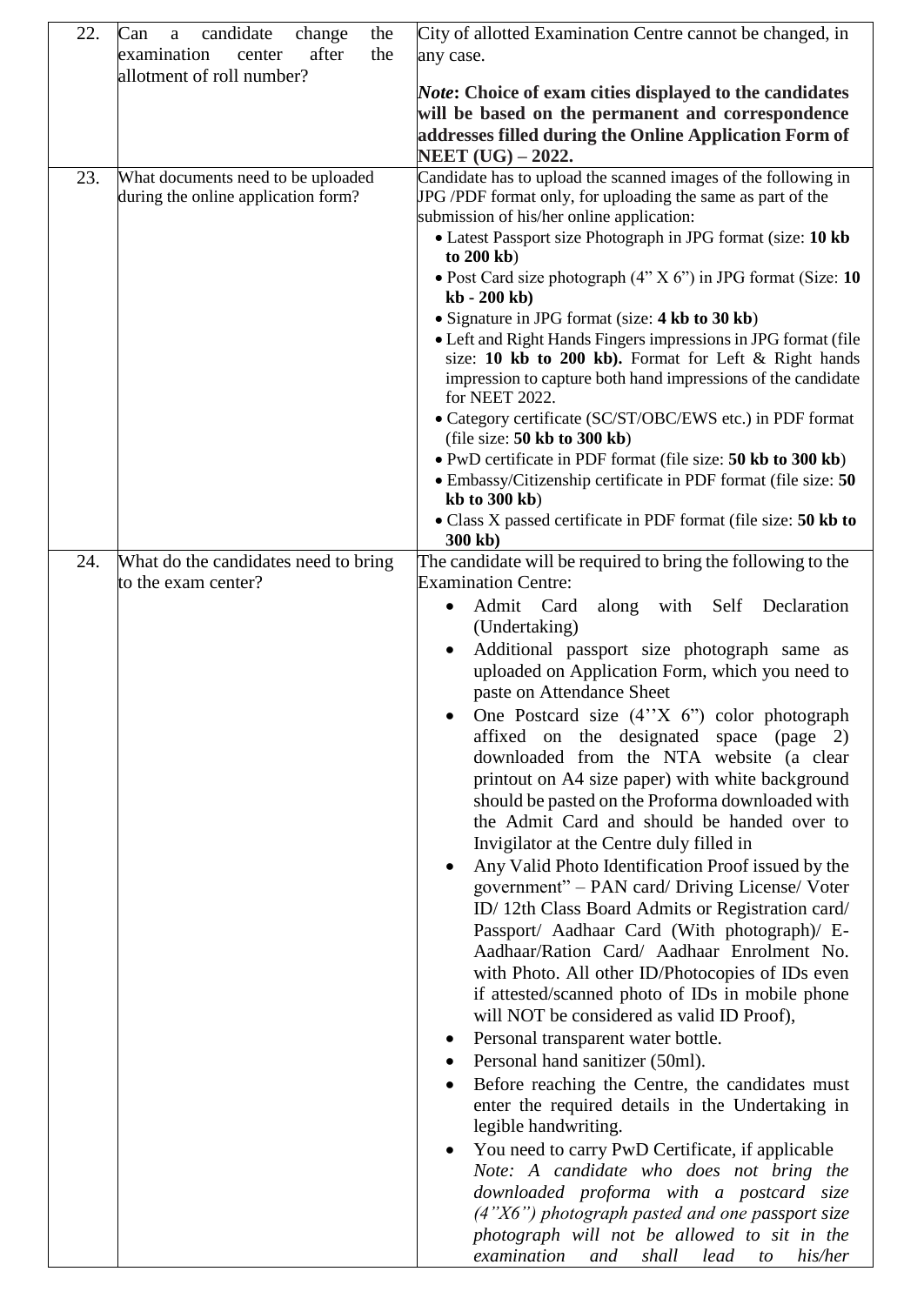|     |                                                                                                         | disqualification.<br>Please refer to Information Bulletin for details.                                                                                                                                                                                                                                                                                                                                                                                                                                                                                                                         |
|-----|---------------------------------------------------------------------------------------------------------|------------------------------------------------------------------------------------------------------------------------------------------------------------------------------------------------------------------------------------------------------------------------------------------------------------------------------------------------------------------------------------------------------------------------------------------------------------------------------------------------------------------------------------------------------------------------------------------------|
| 25. | What do the candidates not allowed<br>to bring to the exam center?                                      | You are NOT ALLOWED to carry any personal<br>$\bullet$<br>belongings including electronic devices, mobile<br>phones, and other banned/prohibited items listed in the<br>Information Bulletin to the Examination Centre.<br>Examination Officials will not be responsible for the<br>safe keep of personal belongings and there will be no<br>facility.                                                                                                                                                                                                                                         |
| 26. | What do the candidates need to<br>follow Advisory regarding COVID-<br>19?                               | You need to follow the Advisory regarding COVID-19 as given<br>below:<br>Practice Social distancing;<br>Mandatorily use N-95 masks being provided at the<br>Centre.<br>Use of alcohol-based hand sanitizers (for at least 20<br>seconds) can be made, wherever feasible.<br>Strictly follow respiratory etiquette. This involves the<br>strict practice of covering one's mouth and nose while<br>coughing/ sneezing with a tissue/ handkerchief/flexed<br>elbow and disposing of used tissues properly;<br>Self-monitor health by all and report any illness at the<br>$\bullet$<br>earliest; |
| 27. | Will any candidate be able to leave<br>early if he finishes the test before the<br>allocated test time? | No, the candidate will not be allowed to leave the<br>examination hall/room before the test concludes.                                                                                                                                                                                                                                                                                                                                                                                                                                                                                         |
| 28. | How to <i>download and install the</i><br><b>SANDES App</b> on Mobile Device?                           | The <b>SANDES APP</b> can be downloaded and installed on<br>Mobile devices. The steps to download/install this app<br>are as follows:<br>• Visit the Google Play Store on your Mobile Device.<br>Search for the "Sandes App" in the search bar.<br>$\bullet$<br>• It then displays the app in the play store.<br>Click on Install, and then the app gets downloaded<br>to your mobile.<br>• Now, mobile users can enjoy the services of the<br>Sandes Mobile App.                                                                                                                              |
| 29. | Is it mandatory to <b>download and</b><br>install the SANDES App?                                       | Candidates are requested to <b>download and install the</b><br><b>SANDES</b> application as a <b>secondary channel</b> to receive time<br>to time notifications/updates from NTA.                                                                                                                                                                                                                                                                                                                                                                                                              |
| 30. | Whether NTA has changed the<br>syllabus of NEET (UG) - 2022?                                            | No, the syllabus of NEET (UG) - 2022 is the same as that<br>of the last year.<br>The syllabus is available in the Information Bulletin<br>available on the website <b>https://neet.nta.nic.in/</b><br>Please do not be misled by false information and fake<br>Notice.                                                                                                                                                                                                                                                                                                                         |
| 31. | Is there any Negative Marking in the<br>NEET (UG) - 2022?                                               | There is negative marking in both Sections i.e. Section<br>A and Section B.                                                                                                                                                                                                                                                                                                                                                                                                                                                                                                                    |
| 32. | What is the duration/timing/shift of<br><b>NEET (UG) - 2022</b>                                         | Duration, Shift & Timing of examination is available at<br><b>Important dates (IMPORTANT INFORMATION AT A</b><br><b>GLANCE</b> ) in the Information Bulletin of NEET (UG) -                                                                                                                                                                                                                                                                                                                                                                                                                    |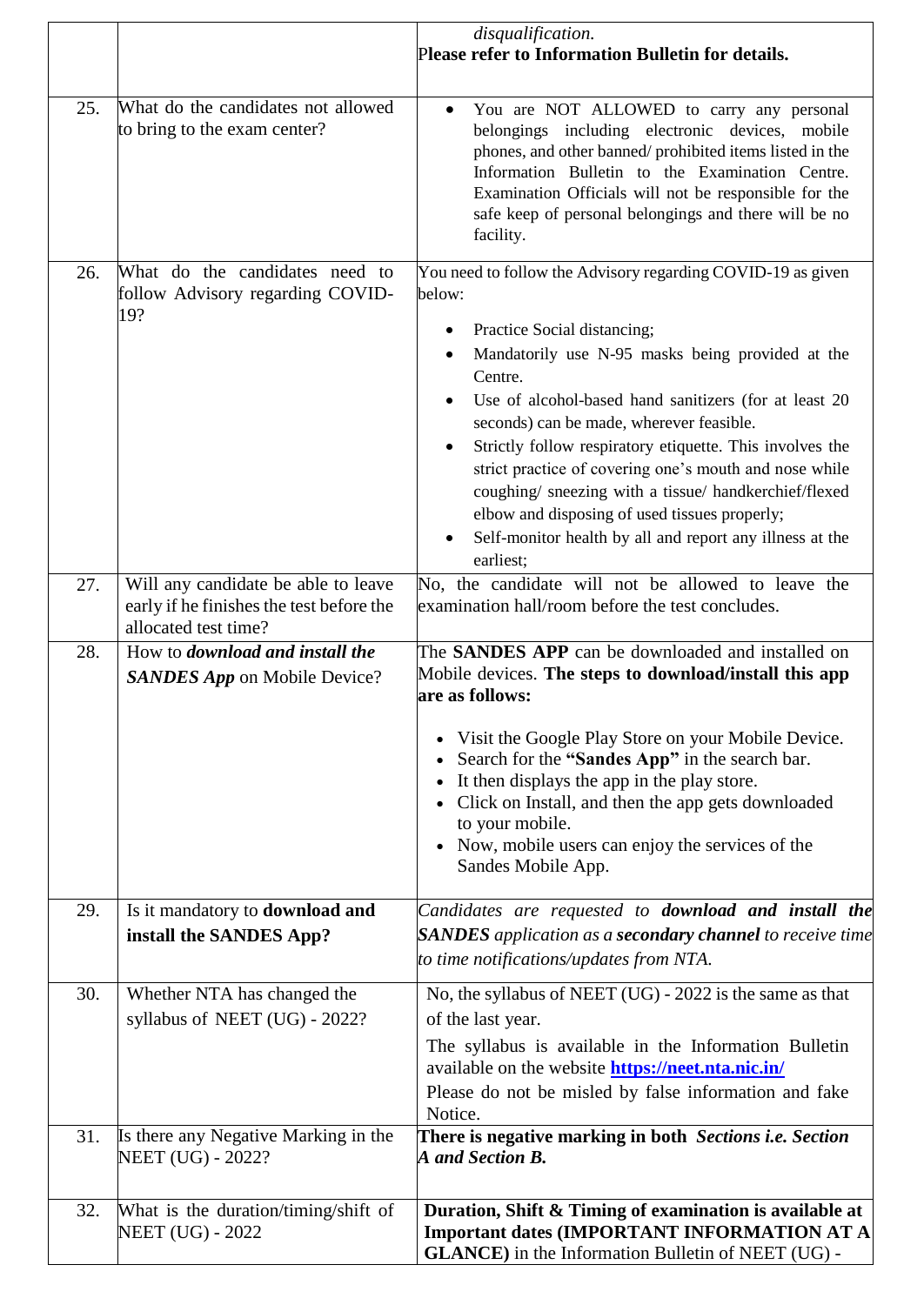|     |                                           | 2022. Please refer to Information Bulletin for details.                                                                                               |
|-----|-------------------------------------------|-------------------------------------------------------------------------------------------------------------------------------------------------------|
| 33. | How will one know the result of the       | The result of NEET $(UG)$ - 2022 will be uploaded on the                                                                                              |
|     | NEET (UG) - 2022?                         | NTA website <b>www.nta.ac.in</b> and <b>https://neet.nta.nic.in/</b>                                                                                  |
|     |                                           | as per schedule. However, a copy of the Scorecard of                                                                                                  |
|     |                                           | NEET (UG) – 2022 will be sent to the registered e-mail                                                                                                |
|     |                                           | address of the Candidates.                                                                                                                            |
|     |                                           | <b>Section - III Eligibility Criteria</b>                                                                                                             |
| 34. | What is the minimum eligibility           | The students who have received education abroad and                                                                                                   |
|     | criteria/qualification for appearing in   | wish to seek admission into medical colleges in India must                                                                                            |
|     | NEET (UG) - 2022?                         | Physics,<br>passed<br>in<br>Chemistry,<br>have<br>Biology/Biotechnology, and English with 50% marks in                                                |
|     |                                           | class 12 and their equivalency is determined by the                                                                                                   |
|     |                                           | Association of Indian Universities (AIU) as per                                                                                                       |
|     |                                           | regulations of the Medical Council of India and the                                                                                                   |
|     |                                           | concerned University.                                                                                                                                 |
| 35. | What is the Eligibility for 15% All India | For more details refer to the Information Bulletin.<br>Indian Nationals, Non-Resident Indians (NRIs), Overseas                                        |
|     | Quota seats?                              | Citizens of India (OCI), and Foreign Nationals are eligible for                                                                                       |
|     |                                           | 15% of All India Quota Seats.                                                                                                                         |
| 36. | candidate who has passed class<br>Is a    | Candidates who have passed Class 12 from Open School or as                                                                                            |
|     | 12 with Physics, Chemistry, Biology,      | private candidates shall not be eligible to appear for the 'National                                                                                  |
|     | English subjects from NIOS,<br>and        | Eligibility Cum Entrance Test'. Furthermore, the study of<br>Biology/Biotechnology as an Additional Subject at the Class 12                           |
|     | eligible to appear for NEET (UG)<br>2020? | level also shall not be permissible.*                                                                                                                 |
|     |                                           |                                                                                                                                                       |
|     |                                           | *The candidates who have passed class 12 level with Biology as an<br>additional subject will also be eligible for MBBS Entrance Examination           |
|     |                                           | (as per Hon'ble High Court Order No. 2341/-W/DHC/WRIT/D-1/2019                                                                                        |
|     |                                           | dated 24/09/2019 in the Writ Petition (C) No. 6773/2019                                                                                               |
|     |                                           | The proviso in italics has been the subject matter of challenge before                                                                                |
|     |                                           | the Hon'ble High Court of Delhi, Hon'ble High Court of Allahabad,<br>Lucknow Bench, and Hon'ble High Court of Madhya Pradesh at                       |
|     |                                           | Jabalpur. The provisions of the regulations disqualifying recognized                                                                                  |
|     |                                           | Open School Board candidates and the candidates who have studied<br>Biology/Biotechnology as an Additional Subject has been struck down.              |
|     |                                           | The Medical Council of India has preferred Special Leave Petitions                                                                                    |
|     |                                           | before the Hon'ble Supreme Court and Appeals in the Hon'ble High<br>Courts. Therefore, the candidature of candidates in the NEET (UG)-                |
|     |                                           | $2020$ who have passed the qualifying examinations i.e. $10+2$ from the                                                                               |
|     |                                           | National Institute of Open Schooling or State Open Schools or as<br>private candidates from recognized State Boards; or with                          |
|     |                                           | Biology/Biotechnology as an additional subject shall be allowed but                                                                                   |
|     |                                           | subject to the outcome of Special Leave Petitions/Appeals filed by the                                                                                |
| 37. |                                           | Medical Council of India)<br>What are the Qualifications to appear in the $\Gamma$ o be eligible for NEET (UG) – $2021$ , candidates need to refer to |
|     | Test?                                     | the Qualifications and Qualifying Examination Codes mentioned                                                                                         |
|     |                                           | in Para 5.4, chapter 4 of the Information Bulletin of NEET (UG) -<br>2021.                                                                            |
|     |                                           |                                                                                                                                                       |
|     |                                           | Those candidates who have passed class XII should fill Code [02]                                                                                      |
|     |                                           | to 07] against the column provided for the Qualifying<br>Examination. If a candidate does not fall within the qualifications                          |
|     |                                           | prescribed as per Code numbers 02 to 07, then the candidate needs                                                                                     |
|     |                                           | to furnish complete details under the column 'others'.                                                                                                |
|     |                                           | Candidates appearing in Class 12 in 2021 should select a<br>qualifying code as 01.                                                                    |
| 38. | What are the age limit/relaxation         | Eligibility for appearing in NEET (UG) is as per related                                                                                              |
|     | criteria for the candidates appearing     | Regulations is as follows: -                                                                                                                          |
|     | in NEET (UG) - 2022?                      | He/she has completed the age of 17 years at the time of                                                                                               |
|     |                                           | admission or will complete that age on or before 31<br>December of the year of his/her admission to the first                                         |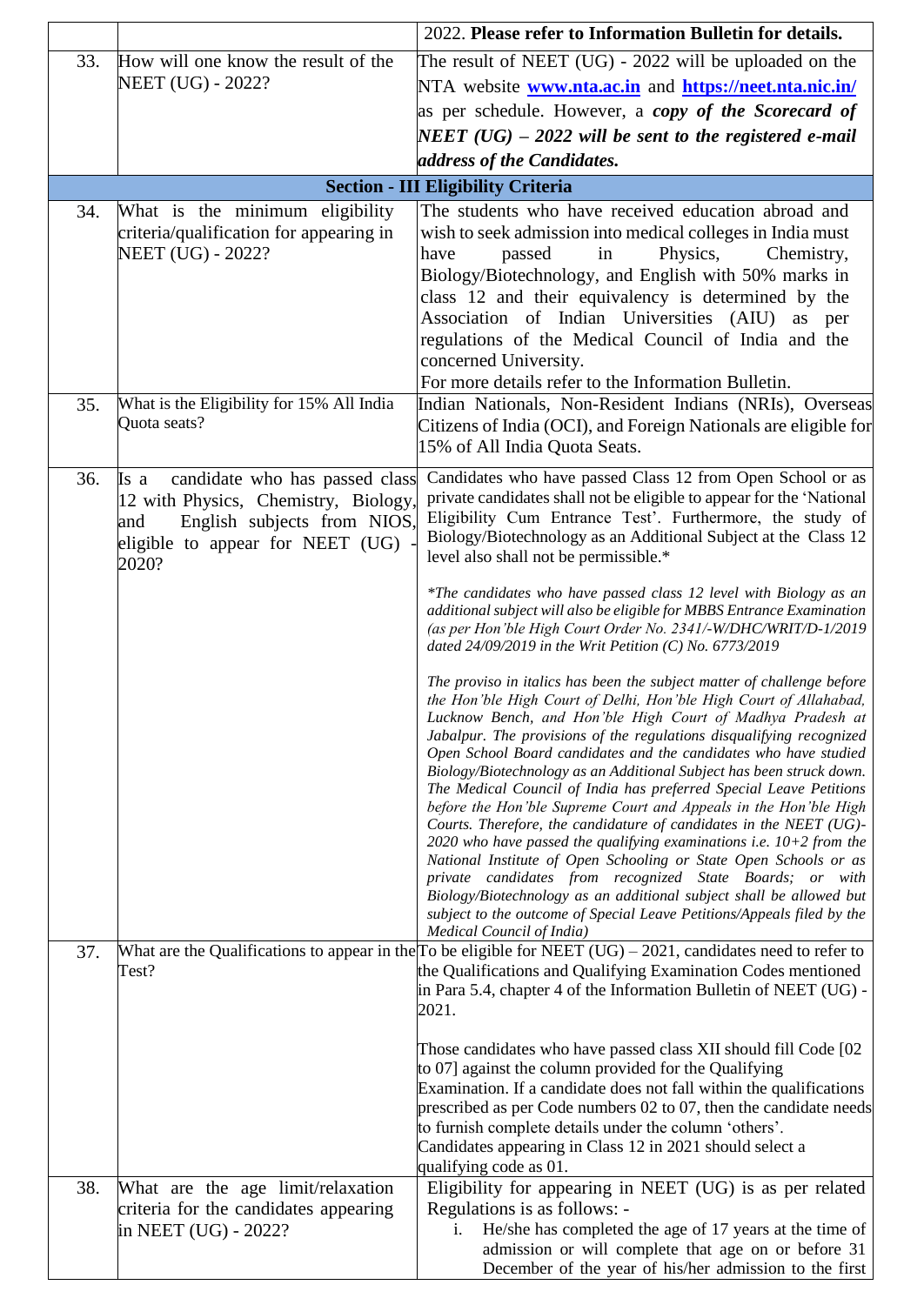|     |                                                          | year of Undergraduate Medical Courses.                                      |
|-----|----------------------------------------------------------|-----------------------------------------------------------------------------|
|     |                                                          | ii. The upper age limit for NEET (UG) is 25 years as on<br>ii.              |
|     |                                                          | the date of examination with a relaxation of 5 years for                    |
|     |                                                          | the candidates belonging to the SC/ST/OBC-NCL                               |
|     |                                                          | category.<br>For more details, please refer to Chapter 6 of the Information |
|     |                                                          | Bulletin.                                                                   |
| 39. | How do I accept the choice of                            | The Entrance Test shall consist of 200 multiple choice                      |
|     | <b>Ten</b><br><b>Questions</b><br>attempting<br>in       | questions (four options with a single correct answer) from                  |
|     | <b>Section B</b> and what will be the                    | Physics, Chemistry, and Biology (Botany & Zoology). 50                      |
|     |                                                          | questions in each subject will be divided into two sections (A              |
|     | pattern of the Question paper and                        | and B) as per the details given below:                                      |
|     | <b>OMR</b> sheet?                                        | Section A shall consist of 35 (Thirty-five) Questions in each               |
|     |                                                          | subject (Question Nos - 1 to 35, 51 to 85, 101 to 135, and 151              |
|     |                                                          | to 185). All questions are compulsory.                                      |
|     |                                                          | <b>Section B</b> shall consist of 15 (Fifteen) questions in each            |
|     |                                                          | subject (Question Nos $-36$ to 50, 86 to 100, 136 to 150, and               |
|     |                                                          | 186 to 200). In Section B, a candidate needs to attempt any 10              |
|     |                                                          | (Ten) questions out of 15 (Fifteen) in each subject.                        |
|     |                                                          | Candidates are advised to read all 15 questions in each                     |
|     |                                                          | subject of Section B before they start attempting the question              |
|     |                                                          | paper. In the event of a candidate attempting more than ten                 |
|     |                                                          | questions, the first ten questions answered by the candidate                |
|     |                                                          | shall be evaluated.                                                         |
| 40. | What will be the medium of the Medium of Question Paper: |                                                                             |
|     | Question paper?                                          | • Candidates opting for English would be provided Test                      |
|     |                                                          | Booklet in English only.                                                    |
|     |                                                          |                                                                             |
|     |                                                          | • Candidates opting for Hindi/Regional Language would                       |
|     |                                                          | provided<br><b>Bilingual</b><br>Test<br><b>Booklet</b><br>be<br>i.e.<br>in  |
|     |                                                          | Hindi/Regional Language and English. In case of any                         |
|     |                                                          | ambiguity in the translation of any of the questions, its                   |
|     |                                                          | English version shall be treated as final.                                  |
| 41. | Whether the NEET (UG) - 2022                             | Yes, drawing from the National Education Policy (NEP),                      |
|     | will be held in a different medium?                      | the NEET (UG) - 2022 will be conducted in Assamese,                         |
|     |                                                          | Bengali, Gujarati, Kannada, Malayalam, Marathi, Odia,                       |
|     |                                                          | Punjabi, Tamil, Telugu, Urdu in addition to Hindi and                       |
|     |                                                          | English.                                                                    |
| 42. | Does NTA have an exemption for                           | Yes, Divyangjan candidates may be permitted to use a                        |
|     | the Divyangjan candidates?                               | Scribe or allowed for a Compensatory time or both as                        |
|     |                                                          | given below:                                                                |
|     |                                                          | The facility of Scribe, in case he/she has a physical<br>a                  |
|     |                                                          | limitation and a scribe is essential to write the                           |
|     |                                                          | examination on his/her behalf, beingso certified in the                     |
|     |                                                          | prescribed formatgiven in Information Bulletin by a                         |
|     |                                                          | CMO/Civil Surgeon/ Medical Superintendent of a                              |
|     |                                                          | Govt. HealthCare Institution.                                               |
|     |                                                          | Compensatory time of one hour for examination of<br>$\mathbf{b}$            |
|     |                                                          | three hours duration, whethersuch candidate uses the                        |
|     |                                                          | facility of Scribe or not.                                                  |
|     |                                                          | Scribe will be provided by NTA. Candidates will not<br>$c_{\cdot}$          |
|     |                                                          | be allowed to bring their own scribes.                                      |
|     |                                                          | For more details, please refer to the Information Bulletin                  |
|     |                                                          |                                                                             |
|     |                                                          | of NEET (UG) - 2022 which is available on the NTA                           |
|     |                                                          | website: https://neet.nta.nic.in/.                                          |